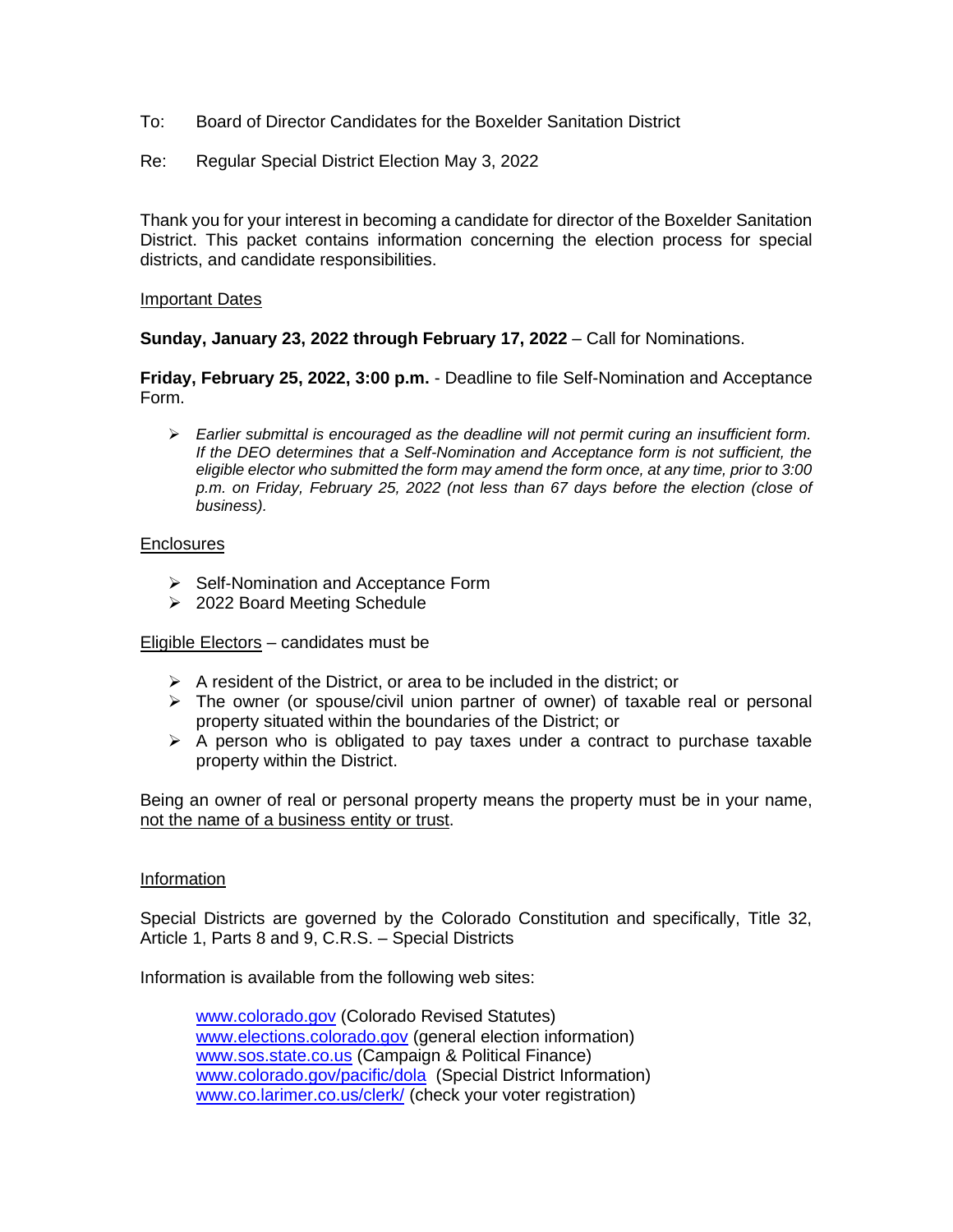## **SELF- NOMINATION AND ACCEPTANCE**

C.R.S 1-13.5-303; 1-45-109(1); 1-45-110; SOS CPF Rule 16; 1-4-908(1); 1-4-912

| I.,                                 |                 |                                                                                                                            |                                                                                                                                                                                                                                                                                                             |
|-------------------------------------|-----------------|----------------------------------------------------------------------------------------------------------------------------|-------------------------------------------------------------------------------------------------------------------------------------------------------------------------------------------------------------------------------------------------------------------------------------------------------------|
|                                     |                 | (full name of the candidate as the name will appear on the ballot, cannot use titles such as "MD," "Reverend," or "Chief") |                                                                                                                                                                                                                                                                                                             |
| who reside at:                      |                 |                                                                                                                            |                                                                                                                                                                                                                                                                                                             |
|                                     |                 | (Residence Street Name and Number)                                                                                         |                                                                                                                                                                                                                                                                                                             |
|                                     |                 | (City or Town, Zip Code)                                                                                                   |                                                                                                                                                                                                                                                                                                             |
|                                     |                 |                                                                                                                            |                                                                                                                                                                                                                                                                                                             |
|                                     | (County, State) |                                                                                                                            |                                                                                                                                                                                                                                                                                                             |
|                                     |                 | (Mailing Address, if different from residence address)                                                                     |                                                                                                                                                                                                                                                                                                             |
|                                     |                 |                                                                                                                            |                                                                                                                                                                                                                                                                                                             |
|                                     |                 | (Email Address)                                                                                                            |                                                                                                                                                                                                                                                                                                             |
|                                     |                 |                                                                                                                            | hereby nominate myself and accept such nomination for the office of Director for a <u>sectified</u> -                                                                                                                                                                                                       |
|                                     |                 |                                                                                                                            | term on the Board of Directors of the Boxelder Sanitation District at the regular election on May 3, 2022,                                                                                                                                                                                                  |
| and will serve if elected.          |                 |                                                                                                                            |                                                                                                                                                                                                                                                                                                             |
|                                     |                 | the date of signing this Self-Nomination and Acceptance Form (or letter).                                                  | I affirm that I am an eligible elector of the Boxelder Sanitation District and am an eligible elector at                                                                                                                                                                                                    |
|                                     |                 | I am an eligible elector because I am registered to vote in Colorado and am (mark one):                                    |                                                                                                                                                                                                                                                                                                             |
|                                     | $\perp$         | A resident of the District, or area to be included in the district; or                                                     |                                                                                                                                                                                                                                                                                                             |
|                                     | $\Box$          | within the boundaries of the District, Spouse's Name, if property is in spouse's name:                                     | The owner (or spouse/civil union partner of owner) of taxable real or personal property situated                                                                                                                                                                                                            |
|                                     | П               | District.                                                                                                                  | A person who is obligated to pay taxes under a contract to purchase taxable property within the                                                                                                                                                                                                             |
|                                     |                 | district for which you are running for office.                                                                             | Mark here ______ if you are a member of an executive board of a unit owner's association, as<br>defined in § 38-33.3-103 of the Colorado Revised Statutes, located within the boundaries of the                                                                                                             |
| <b>Fair Campaign Practices Act.</b> |                 | I further affirm that I am familiar with the provisions of the Fair Campaign Practices Act as                              | required in § 1-45-110 of the Colorado Revised Statutes, and I will not, in my campaign for this<br>office, receive contributions or make expenditures exceeding \$200 in the aggregate during the<br>election cycle, however, if I do so, I will thereafter file all disclosure reports required under the |
|                                     |                 | <b>DATED</b> this day of 1.1, 20.                                                                                          | <b>WITNESSED</b> by the following registered elector:                                                                                                                                                                                                                                                       |
| (Signature of Candidate)            |                 |                                                                                                                            | (Signature of Witness)                                                                                                                                                                                                                                                                                      |
| (Printed Full Name of Candidate)    |                 |                                                                                                                            | (Printed Full Name of Witness)                                                                                                                                                                                                                                                                              |

**\_\_\_\_\_\_\_\_\_\_\_\_\_\_\_\_\_\_\_\_\_\_\_\_\_\_\_\_\_\_\_\_\_\_\_\_\_\_\_ \_\_\_\_\_\_\_\_\_\_\_\_\_\_\_\_\_\_\_\_\_\_\_\_\_\_\_\_\_\_\_\_\_\_\_\_\_\_** (Email Address) (Residence Address)

**\_\_\_\_\_\_\_\_\_\_\_\_\_\_\_\_\_\_\_\_\_\_\_\_\_\_\_\_\_\_\_\_\_\_\_\_\_\_\_ \_\_\_\_\_\_\_\_\_\_\_\_\_\_\_\_\_\_\_\_\_\_\_\_\_\_\_\_\_\_\_\_\_\_\_\_\_\_** (Telephone Number) (City or Town, Zip Code)

## **For Use by the Designated Election Official:**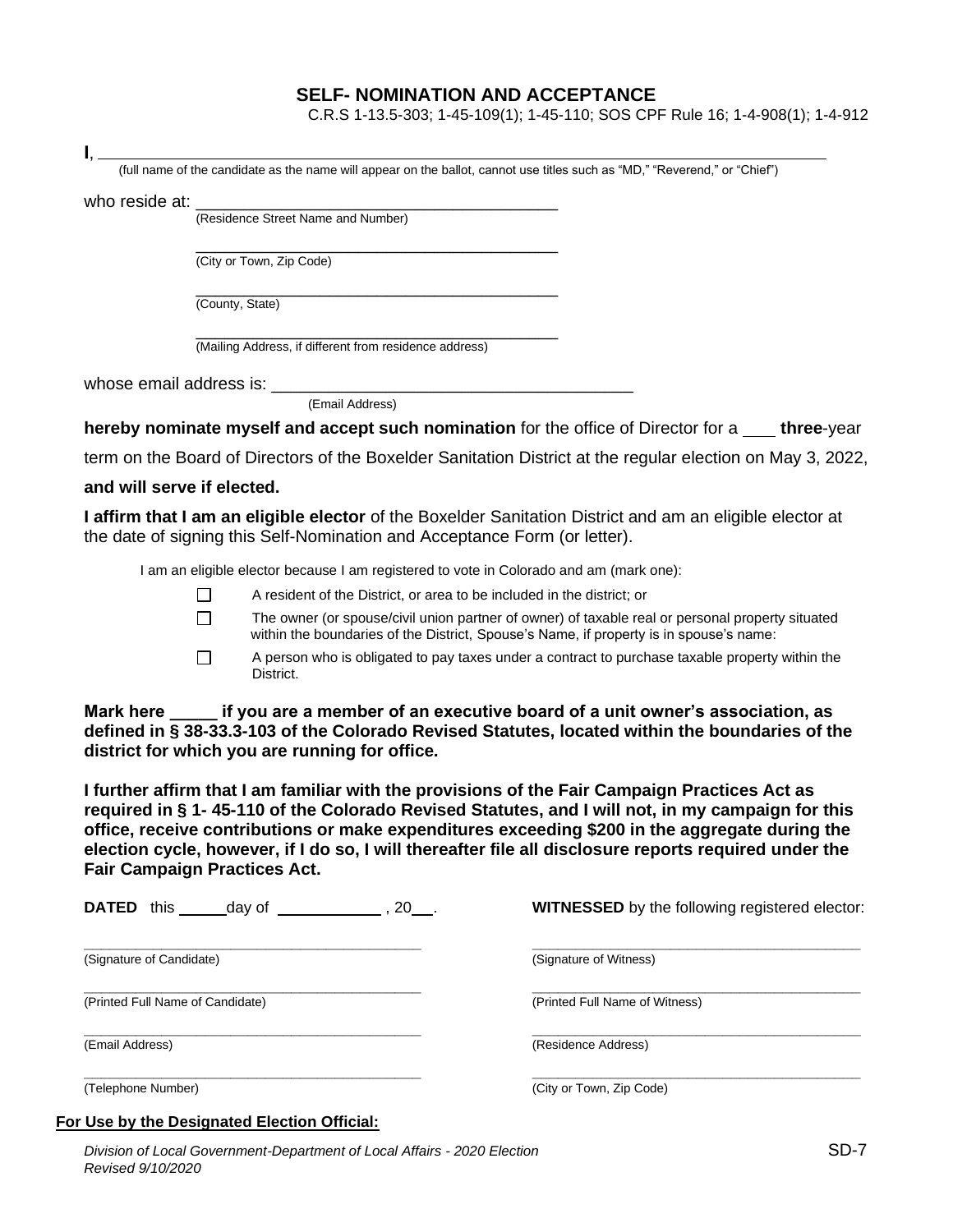| Received on: ________________________________, at:_______________________________                              | Received by: _____________________                                                                   |        |
|----------------------------------------------------------------------------------------------------------------|------------------------------------------------------------------------------------------------------|--------|
| (Date)                                                                                                         | (Time)                                                                                               | (Name) |
| Self-Nomination Form Deemed:                                                                                   |                                                                                                      |        |
|                                                                                                                | (Date/Time)                                                                                          |        |
|                                                                                                                | Not Sufficient on: ___________________________Candidate Notified on: _______________________________ | (Date) |
|                                                                                                                | Received Amended Form on: _______________________________(Date/Time)                                 |        |
|                                                                                                                | Amended Form Sufficient on: ______________________________(Date/Time)                                |        |
|                                                                                                                |                                                                                                      |        |
| County in which the district court that authorized the creation of the special district is located:<br>County. |                                                                                                      |        |

Copy sent to Secretary of State on: \_\_\_\_\_\_\_\_\_\_\_\_(Date) [If the election is not cancelled, the self-nomination and acceptance form must be filed with the Secretary of State no later than the  $60<sup>th</sup>$  day prior to the election, March 4, 2022.].

## **\*\*\*ATTENTION: DO NOT FILE WITH THE SECRETARY OF STATE IF YOUR ELECTION IS CANCELLED!**